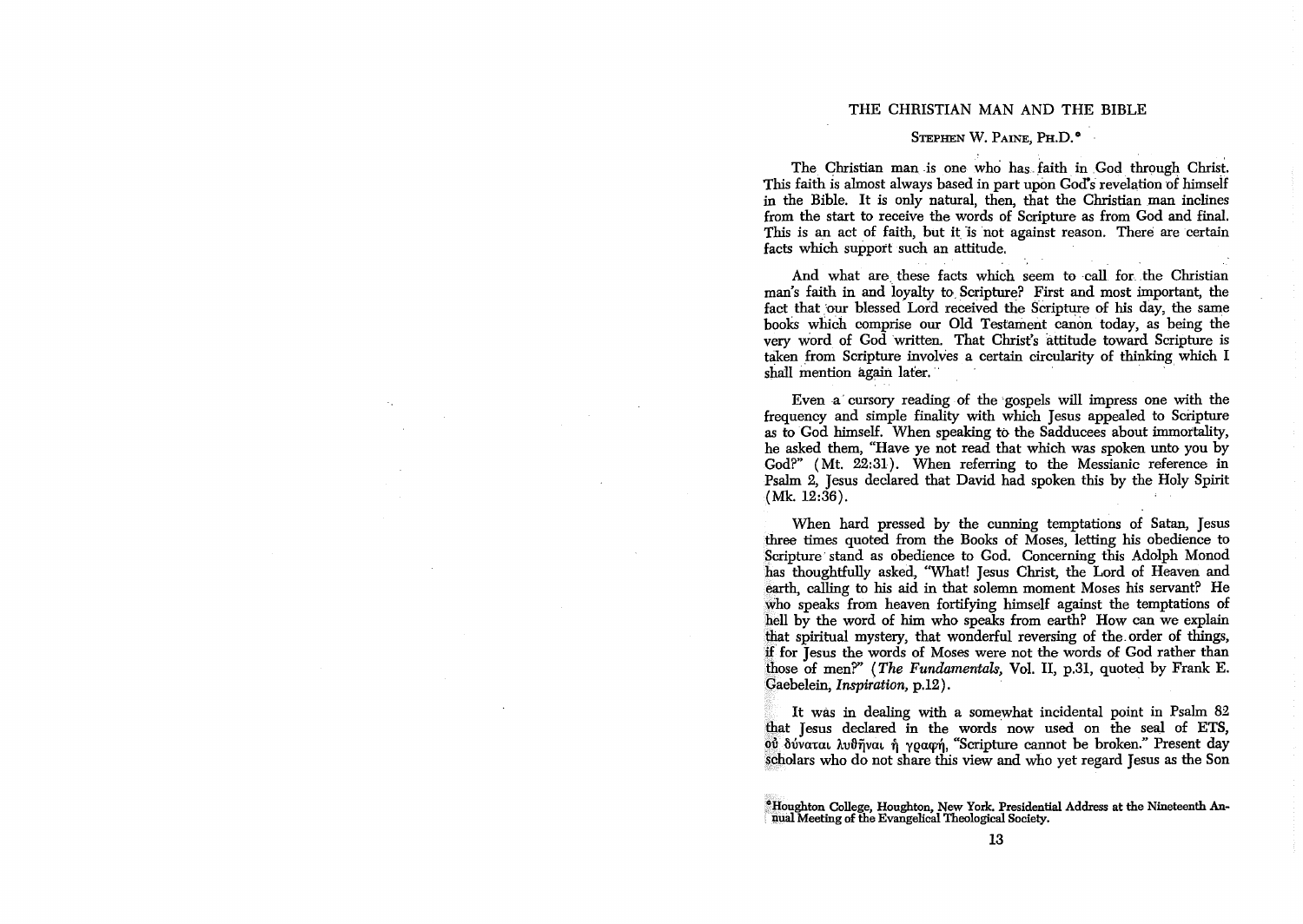of God have gone to considerable effort to dissociate this statement from him.

Some aver that here was an *ad hominem* argument, as though to say to his hearers, "You must grant my point, for you yourselves hold that Scripture must be taken as final." But the more natural and obvious interpretation, namely, that Jesus himself accepted and used Scripture as final, fits in perfectly with his sincere and straightforward use of Scripture elsewhere.

Others urge that here was a concept of Scripture held by the later church and read back to Jesus' discourse by the writer of John's gospel. But the recent tendency even of secular scholars to date John's gospel prior to 70 A.D. robs this argument of much of its appeal.

Still others appeal to the theory that Jesus in "emptying himself of all reputation"  $\tilde{c}$  (cf. Phil. 2:7) also assumed significant limitations of his knowledge. Such is the feeling of Dr. William Sanday, who is troubled by Jesus' apparent lack of awareness of some of the "factS" which have been discovered by modern Biblical scholars. Says he, "Moses is repeatedly spoken of as the author of the Pentateuch. A Psalm is quoted as David's which, whatever its true date, it seems difficult to believe really came from him. The book of Daniel is assumed to be really the work of the prophet of that name.... The stories of Noah and of Jonah are both referred to as literal history ... and to crown all we have in the Sermon on the Mount that strong assertion, 'Till heaven and earth pass away, one jot or one tittle shall in no wise pass away from the law till all be fulfilled'" (Matt. 5:17, 18). *(Bampton Lectures on Inspiration,* p. 409).

Of course the kenotic principle can be pressed to a point which would leave our Lord devoid of any marks of deity while on earth, lending itself admirably to any amount of demythologizing the gospel accounts. But the sacred writers knew nothing of such a kenosis, nothing of a Christ who shared any misapprehensions of his time. Mark records Christ's words about the time of his return, "Of that day and that hour knoweth no man, no, not the angels which are in heaven, neither the Son, but the Father" (13:32). Here was apparently a specific item of knowledge not shared by him at that time. Our Lord was, however, under no misapprehension as to this item nor, we apprehend, any other.

William Burt Pope summarizes the importance for us of Christ's attitude toward Scripture: "He took it into his hands and blessed it, and hallowed it forever as his own .... Knowing better than any human critic can know, all of its internal obscurities and difficulties, He sealed it nevertheless for the reverence of his people. The canon of the ancient oracles, precisely as we hold them now, no more no less, he sanctified and gave to his Church as the early preparatory records of his own gospel and kingdom" (A *Compendium of Christian Theology,* 2nd. ed., 1881, v. 1, pp. 39, 40).

Not only does the Christian man find in Christ's attitude toward Scripture great reassurance to his own faith, but he observes that the apostles, saints, and scholars of the historic church have also taken this view. Jesus before his departure told the apostles that he had many things to say for which they were as of then unprepared, but that after his ascension the Holy Spirit would bring these to them (John  $16:12-15$ ). [n his high priestly prayer he mentioned the future word of the apostles as a vehicle of saving faith to men (In. 17:20).

The apostles accepted this authority with full knowledge of its importance. Peter demanded that the writings of Paul, though sometimes difficult to understand, be accorded the same deference as "the other Scriptures" (II P. 3:15, 16). Paul in his first letter to the Corinthian church makes bold on occasion to express personal judgments, differentiating them clearly and honestly from that divinely revealed truth which was the main burden of his letter (see Chapter 7. Some biblical scholars feel that Paul is not disavowing inspiration for his own statements when he says, for example in vs. 12, "To the rest speak I, not the Lord ... " but that he means to indicate that in all of Jesus' extant sayings there seems to be no answer for this particular matter and so Paul is giving his own-inspired-comment.) And as though in anticipation of the human tendency to reply, "WeIll Who does he think he is?" Paul told the Corinthians toward the end of the letter, "If any man think himself to be a prophet or spiritual, let him acknowledge that the things that I write unto you are the commandments of the Lord" (I Cor. 14:37) .

In writing to Timothy Paul characterized any who refused his words as those who "consent not to wholesome words, even the words of our Lord Jesus Christ" (I Tim. 6:3).

This same attitude toward the scriptures of the Old and New Testaments is reflected abundantly in the writings of the church fathers, scholars, and divines and in the great creeds of Christendom from apostolic times until now despite the learned attacks of infidels and, more recently, of devout men within the Church.

Dr. William Sanday admits, "Not only may 'testimonies to the general doctrine of inspiration' from the earliest fathers be multiplied to almost any extent, but there are some which go further and point to an inspiration which might be described as 'verbal'; nor does this idea come in tentatively and by degrees, but aimost from the very first" (op. cit., p. 34).

The Christian man is reassured to realize that in his simple faith that because the Bible says something it can be counted upon as fact he is in the company of his Lord and of the apostles and fathers.

### *Who's Speaking?*

Now whenever a bulletin is issued requiring a response which costs something or runs counter to inclination, man tends to question the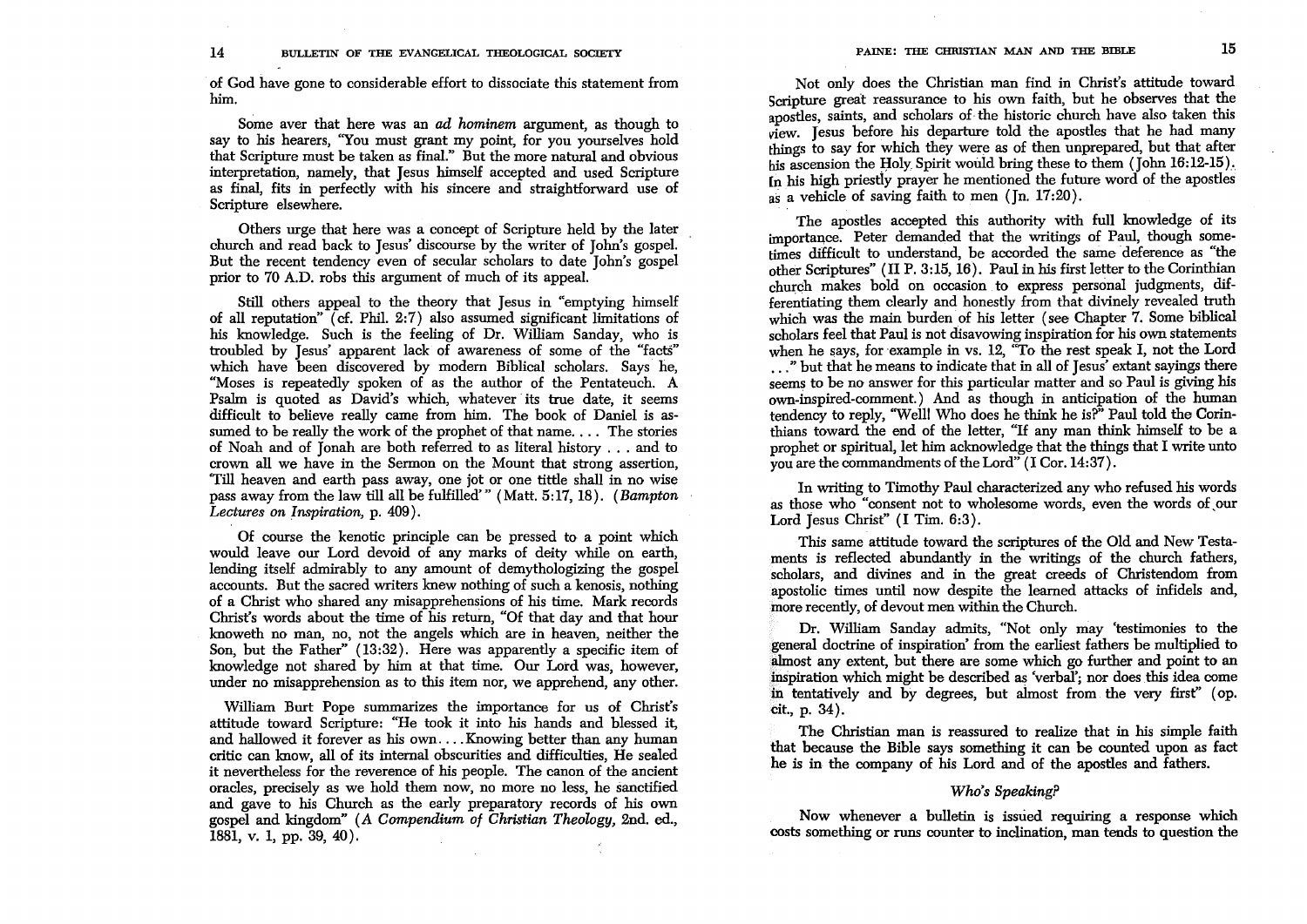authority behind it. When as children, busy with playing outdoors, we found our fun threatened by the call of one of our smaller brothers or sisters. "Come to lunch!" the automatic answer was, "Who said so?"

The Bible, claiming to speak with all the authority of God as it calls man from his sin to obedience by direct and implied precept, is just such a bulletin. And from the days of Satan's insinuating words to Eve, "Yea, hath God said?" until now brilliant men have been declaring that God has not given us a fully dependable written Word about<br>himself.

The forlorn Iewish remnant who after the destruction of Ierusalem came to Jeremiah for a directing word from God promised to accept it "whether it be good, or whether it be evil" (Jer. 42:6). But they did not like God's word to them when it came. So they did just what people have always done in that case; they decided it was not really God's word. To God's faithful and already much abused messenger they now replied, "The Lord our God hath not sent thee.... But Baruch the son of Neriah setteth thee on" (43:2, 3). Sadly the prophet rebuked the idolatry which stood behind this unbelief, and recorded God's final rejoinder, "They shall see whose words shall stand, mine, or theirs" (44:28).

The writings of the fathers and the statements of the historic creeds reflect the continuing unwillingness of unbelievers to accept the scriptures of the Old and New Testaments for what they claim to be. Since the early years of the nineteenth century this anti-scriptural bias, this refusal to accord to Scripture the place which it demands as the Word of God written has been the single unifying theme of what has come to be the regnant body of Biblical scholarship, under whatever label it has been known as the styles of theological thinking have shifted.

# *Creaturely humility*

What will be the proper deportment of the Christian man toward Scripture (in view of these negatives?) First, an attitude of creaturely *humility* which welcomes God's authority in these matters. Persons critical of Scripture repeat frequently the charge that the evangelical is guilty of circular reasoning. He is accused of appealing to Scripture to substantiate the divine inspiration and dependable accuracy of Scripture.

But the thoughtful and obedient person will realize that in all search for truth there is an element of circularity. Man takes a glimmer of an idea, goes to the facts, and finds that the facts substantiate his idea. From that point he goes on to a fuller realization of all that is involved.

Dr. E. J. Rushdoony has observed in this connection, "All reasoning is circular reasoning, but reasoning from God to God-given and God-

created data has the validity of conformity to the nature of things. The creation reason from autonomous man's reasons, through " **EXECUTE:** factuality which has no meaning other than man's interpretation. brute factuality which has no meaning other than man's interpretation,<br>back again to man's basic presupposition. In other words, all reasoning  $\frac{a}{2}$  in terms of its basic presupposition, either God or autonomous moves in terms of its basic presupposition, either God or autonomous man, interpreting all reality in terms of the presupposition" (review of R. Laird Harris, "Inspiration and Canonicity," Christianity Today, Vol.  $\frac{19}{100}$ , 19, June 24, 1957, p. 36).

# *Circularity in authority*

In the question of final authority there is bound to be a degree f circularity. Suppose I knock at the door of a house and ask the boy who comes to the door, "Who is boss in this house?"

He answers, "I am."

I say to him, "Can you prove that?"

He says, "Yes; just a minute and I'll get my dad to tell you." This appeal leaves no doubt as to who is boss, and it isn't the boy.

Especially when divine revelation is at stake, the only possible validation is self-validation. Jesus on occasion condescended to men's desire for non-circular confirmation and adduced witnesses outside  $h$ imself. But when the discussion concerned his own person and origin, and when his questioners said to him, "Thou bearest record of thyself; thy record is not true," he answered, "Though I bear record of myself, yet my record is true, for I know whence I came and whither I go; but we cannot tell whence I come and whither I go" (In. 8:13, 14). They .could take their choice between accepting Christ's statement concerning himself or being in the dark.

The Christian man accepts the scriptures for what they claim to be, the word of God written. He takes a humble position before God's 'self revelation.

#### *Creaturely patience*

'Again, this creaturely attitude would seem to postulate *patience*. The Christian man realizes that the Scripture presents its problems. Some of these occur to him as he reads; many are raised by those who have taken this as a project. I have recently been reading Dr. Dewey Beegle's book *The Inspiration of Scripture* (1963, Westminster Press, Philadelphia). Dr. Beegle is one who claims a high respect for Scripture, yet feels that it contains quite a few mistakes.

Beginning on page 44, he mentions ten matters which he considers to involve errors of Scripture, presumably the ten worst ones he can find. In practically every instance he mentions solutions which have been suggested by competent men, but he sets these aside—apparently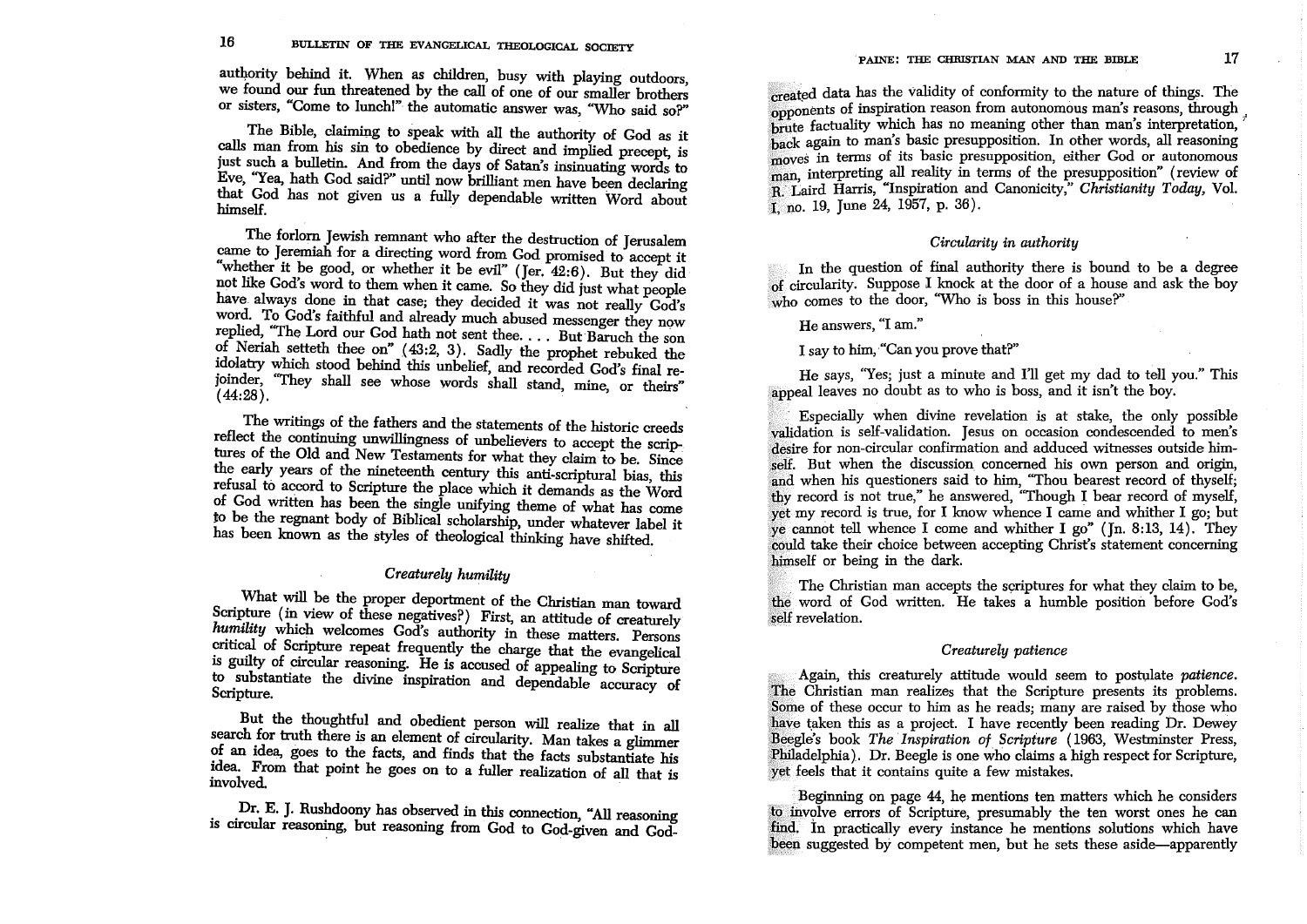with scant consideration or rebuttal—as not appealing to him to be adequate.

The first two of these items relate to Jude's mention of Enoch as saying, "Behold, the Lord cometh with ten thousands of his saints" (ostensibly from the pseudepigraph of *Enoch*) and his citing as the words of Michael the saying, "The Lord rebuke thee, Satan" (apparently from the *Assumption of Moses).* Beegle realizes the possibility that these sayings may have been brought down by tradition and incorporated thus in the apocryphal writings. But, he says, we have no evidence for this. Therefore these have to be regarded as only apocryphal, and Jude is in error for quoting them as true. However it must be pointed out that Beegle makes his conclusion on the basis of argument from silence, a frequent procedure. He cannot prove that Enoch and Michael did not originally make statements to which these could have been reasonable allusions. Similar statements are to be found in earlier Hebrew literature (Dt. 33:2; Zech. 3:2). Beegle himself is assuming error in his certainty that they were pure inventions, gullibly received by Jude.,

His next two items alleged as "errors" both relate to a chronological discrepancy between Kings and Chronicles centering on the question of.. the length of the reign of Pekah, one of the last of the monarchs of the northern kingdom. He admits that Kitchen and Mitchell have worked out a possible solution. Dr. Harold Stigers has also presented a synchronization based on the earlier work of Dr. E. R. Thiele (see The mterphased chronology of Jatham, Ahaz, Hezekiah, and Hoshea," *Bulletin of the E.T.S.,* Vol. 9, pp. 8 ff., Winter, 1966). But these do not interest Beegle. He feels he must ''blow the whistle" on these items as errors. He does not take the time to refute the proposed solutions.

''Error Number 5" relates to the genealogies of Genesis, Chapter 5. Beegle realizes that the explanation has been made that the orientals do *not* consider it necessary in a genealogical statement to give an exhaustive list. "But when doing so," he says, "they did not pay such close attention to exact figures as in Genesis, Chapter 5." So it is an error. Beegle says so.

# *The Slips of Stephen?*

"Errors 6 and 7" relate to alleged slips made by Stephen in his sermon. Some who hold that Scripture is fully dependable do not think this implies that the quoted sayings, even of good men, must be free from all error. Beegle knows about this, but because Stephen was himself a Spirit-filled man, it would seem a cheap idea of inspiration that would not protect Stephen also from all error

It should be inserted in this connection that some orthodox scholars, such as Dr. Edward J. Young in *Thy Word is Truth (1957, Eerdmans,* Grand Rapids, pp. 175, 176), have felt it necessary to come to Stephen's defense, or at least have done so, and with cogent support.

''Error Number 8" concerns Paul's statement in Galatians 3:17 that the law was 430 years later than God's promise to Abraham, whereas  $E_{\text{evodus}}$  12:40 says that Israel "dwelt in Egypt 430 years," thus making  $\frac{1}{2}$  the period from Abraham to the exodus about 645 years. Beegle realizes that there is a problem about the correct text for Exodus  $12:40$ , in that the Septuagint says the time that Israel "dwelt in Egypt *and in the land* of *Canaan* was 430 years." Also the genealogies indicate only four genrations from Levi through Moses, but "archaology suggests the longer meriod (in Egypt), 430 years." So Beegle feels we must chalk up another error.

# *Crowing Cock*

"Error Number 9" relates to Mark's quoting Jesus as saying to Peter, "Before the cock crow twice, thou shalt deny me thrice"  $(14.30)$ , as compared with the accounts of the other evangelists that Jesus said, "Before the cock crow, thou shalt deny me thrice." Beegle goes on to say, ''In explaining the difference in detail in Mark's report of the denial episode, some evangelical scholars suggest that Matthew and Luke generalized the cock's crowing twice to mean 'shall not have finished crowing'. But why generalize if they knew the cock crowed twice?"

We feel constrained to comment that this seems to be a fair example of Beegle's spirit. He does not question the validity of the explanation. Does it not make room quite simply for substantial accuracy in all the statements? Suppose Matthew and Luke *did not* know that the cock crowed twice; does that make their statement erroneous? Beegle seems to, be saying in effect, ''Wouldn't it have been more logical to have all the accounts agree word for word? Such, apparently, is his concept of dependable reporting.

 $\degree$  "Error Number 10" relates to Paul's quotation in I Corinthians 3:19 of the words of Eliphaz (Job 5: 13 ), "He taketh the wise in their own craftiness." Beegle does not question that the quotation.is substantially accurate nor that, though spoken by one of Job's comforters, the saying is true. Apparently his only quarrel is with Paul for not being more careful whom he quoted.

One needs to be careful not to take too lightly the criticisms coming from an opposite point of view, but frankly this reader, finishing the list, could only think, "Is that the worst that can be done?" One cannot but feel that in every instance, Dr. Beegle bypasses plausible alternatives without even stopping to refute them. He simply prefers to regard these points as errors in Scripture.

Now to refer once again to the apparent chronological difficulty centering about the length of Pekah's reign, we cannot now know .finally whether the suggested possible solutions will prove to represent what really happened. Until the final evidence is all in we shall not know whether this was the case, or whether there has been some corrup-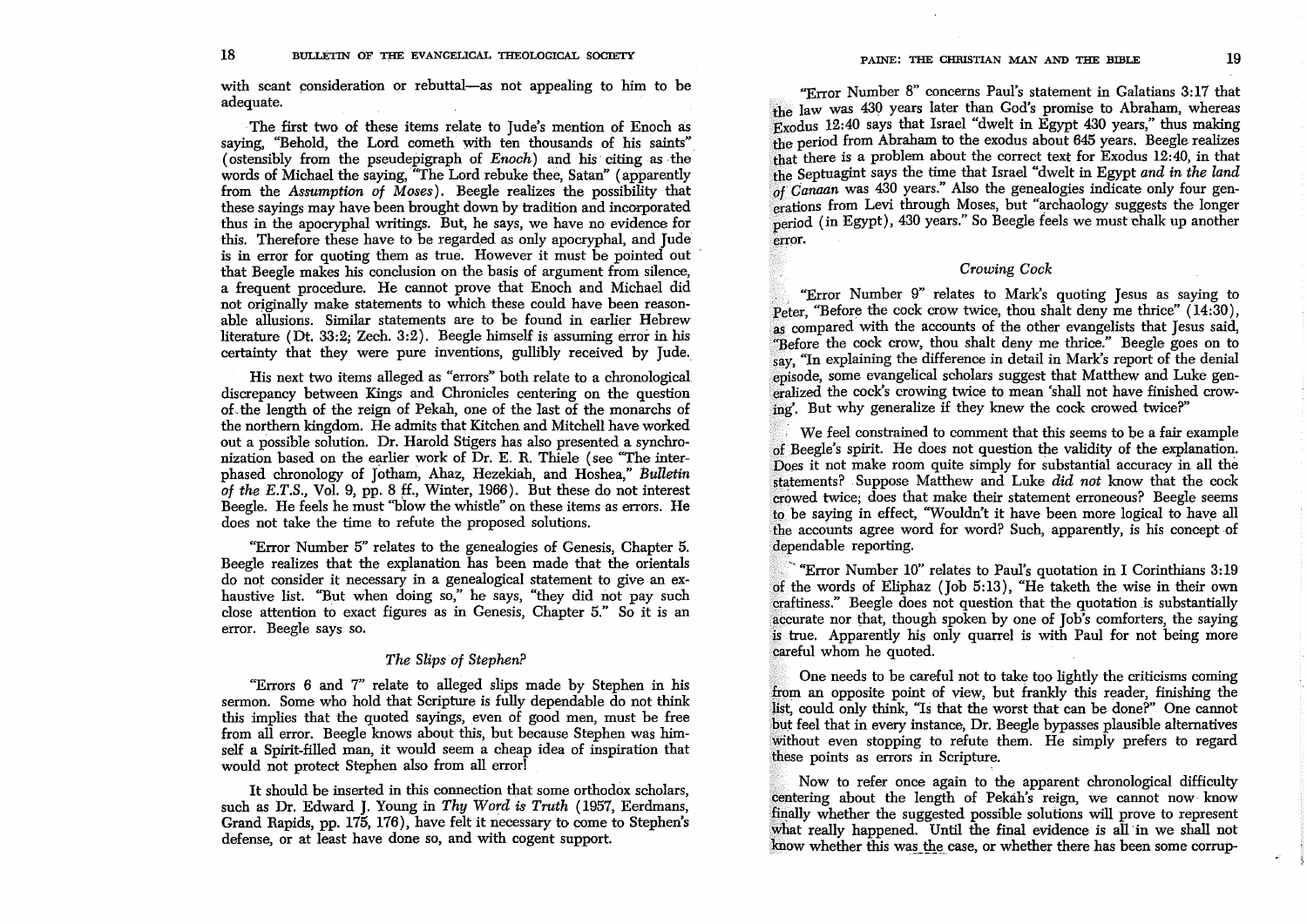tion of the text. To be honest we also have to face the theoretical possibility of error on the part of the canonical writers both here and elsewhere, an eventuality which would prove us wrong. We do not expect this, and we feel sure of our ground, but we are human.

# *Indispensability of facts*

But let us follow still further this need for patience by the Christian man. Dr. Beegle, for his part, is not in favor of waiting. He says of the orthodox attitude, "The usual mood is one of caution with respect to the interpretation of the phenomena. Problems are recognized, but there is little inclination to resolve them on the basis of the evidence at hand" *(op. cit.,* p. 61).

Speaking at the ETS meeting in Nashville in December, 1965, Dr. Kenneth Kantzer related a personal experience to point up the unwisdom of making conclusions of error without access to the facts. He had, a while previously, learned of the accidental death of an aunt, who was said to have stepped from the curb on a busy corner and to have been struck down by a car.

A bit later he noticed a newspaper account which said his aunt had been riding in a car which became involved in a head-on collision, causing her death. When Dr. Kantzer had a chance to talk with his cousin he was anxious to know what had really happened. She told him that her mother had stepped from the curb and had been hit by a car and fatally injured. The driver of the car, greatly shaken, picked her up, put her into the car, and started for the hospital. On the way the car was involved in a head-on collision and her mother was instantly killed.

Dr. Kantzer made the point that only because his interest was contemporary, was there any chance to get the information necessary for reconciling two apparently irreconcilable reports. Had it been a century later, only speculation would have been possible. The chance for arriving at a factual solution would have been very remote. Yet to conclude that one of the reports had been erroneous would itself have been an error.

The Christian man will naturally be interested in proposed theories about the Biblical records. But he will certainly not conclude the scriptures to be in error upon the basis of situations where the pertinent facts are not available. To do otherwise would be to assume error in the records.

### *Inerrancy and faith*

Perhaps this is as good a place as any to state that the Christian man's acceptance of the full dependability of Scripture is not the result of inductive reasoning. It is an act of faith based upon the claim of Scripture and the attitude of Christ and his early followers toward that claim.: Hence it is not something that one "proves." Common sense alone should indicate as much. How could anyone command the necessary evidence for that!

. . Dr. Beegle seems to feel that he has made a great discovery or proved a great point when he says, "The totality of Biblical evidence  $\frac{1}{2}$  does not prove the doctrine of inerrancy to be a fact. It is still a theory that must be accepted by faith"  $(op. cit., p. 61)$ .

It would not have been necessary for him to prove this. It has often been stated in so many words by orthodox scholars. For example, Dr. Robert Preus of Concordia Seminary has put it, "This 'recognition' of the truthfulness of the written Word of God is not primarily intellectual: it takes place in the obedience of faith. The truthfulness and reliability (of Scripture) is an article of faith" ("Notes on the inerrancy of Scripture, " *Bulletin of the ETS,* Vol. 8, p.127, Autumn, 1965). .

### *Inspiration and semantics*

Not only will the Christian man take a creaturely attitude of faith in Scripture as from God, but he will give care to the matter of keeping his position as clear as possible in view of the ever shifting semantic situation.

. Those who believe in the full dependability of Scripture have been at some difficulty to express this idea unambiguously, particularly in the last century. In the early centuries of the Christian era it was enough to say that SCripture was inspired by God to indicate that its statements were considered dependable and accurate. Said Augustine, "Though it be but a single prophet or apostle or evangelist that is shown to have placed anything in his scriptures  $\ldots$  we are not permitted to doubt that if.js true" *(Contra Faustum Manichaeam,* xi, 5).

When the Westminster Confession was written, it was felt wise to use the word infallible to describe the full reliability of Scripture. This word was somewhat spoiled for evangelicals as ministers, under pressure for ordination, assented to it with inner reservations. For example, it was reported that the president of a seminary whose graduates would be required by the church to express adherence to the Westminster Confession in order to be ordained, advised these young men not to hesitate in doing so, because the word infallible simply meant that Scripture would not fail to accomplish God's purpose for it.

. The description of the Bible as *true* or *inspired by God* has also suffered by semantics because of the constant desire of unbelieving churchmen to appear to conform to the beliefs still held by many ordinary church members, and because the paradoxical semantics so characteristic of dialectical theology have offered a convenient tool for this purpose. The word inerrant has been used considerably of late, but this writer has known of persons who have expressed adherence to such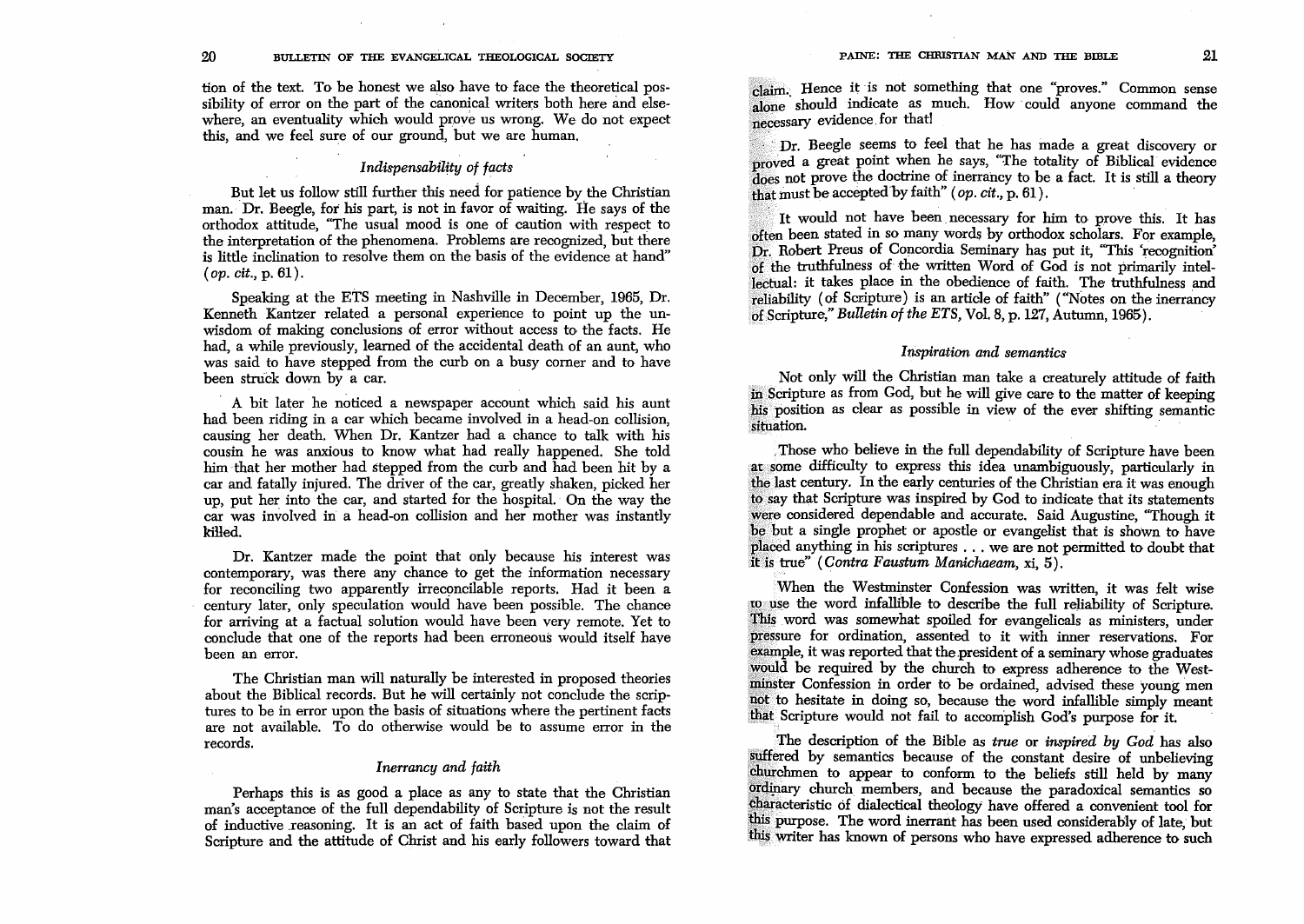a statement and who have later declared. that they meant that the doctrines but not all the propositions of Scripture are inerrant.

Still, at the time of the Wenham Conference on Inspiration in the summer of 1966, the word inerrant still seemed sufficiently potent so that some of the scholars would not join in a declaration using it although they would and did subscribe to a statement affirming that ''The SCriptures are completely truthful and are authoritative as the only infallible rule of faith and practice." If the words "completely truthful" mean what they ordinarily mean, it would appear to this writer that the word "inerrant" could just as well have been used.

The Christian man, sincere in his own allegiance to the Word of God written, revealing as it does the Word of God living, will endeavor to keep abreast of the semantic situation as it affects this important area of his faith.

## *Inerrancy and the autographs*

Again he will do his best to keep his Biblical faith adequately defined. For example, in the increasingly meticulous discussions of inspiration the question is frequently asked, "What Bible is it that is inerrant? Is it the King James? Is it the RSV? Or if the original languages are intended, which text is inerrant?" To this the only possible reply from one holding Scriptural inerrancy, in view of the many known scribal errors and the occasional corruptions of the text, is to say that we hold to the complete dependability of Scripture *as originally given*, as recorded by the divinely inspired writers.

For this there is much disdain by persons holding a critical view of Scripture. Emil Brunner refers rather contemptuously to "the infallible Bible- $\bar{X}$ ." He judges that here is a somewhat underhanded device for avoiding some of the apologetic burden involved in this high view of the Bible, as though to say that if we had the original, this or that difficulty would disappear. "Thus;" he says, "an otherwise absolutely honorable orthodox view of the authority of the Bible (it is good to hear Brunner using the adjectives!) was forced to descend to apologetic artifices of this kind" *(Revelation and Reason,* p. 275).

This writer has seen very little appeal to the autographs for the purpose of apologetics. Actually there has been much more emending of the text by liberal scholars desiring to be freed from this or that troublesome readingl And there are so many copies of the scriptures that the science of textual criticism has reduced to a very small locus the matter of variations in the text

Dr. Beegle expends his greatest effort against the validity of referring inerrancy to the autographs. He declares, "The Bible makes no essential distinction between the three categories of Scripture (i.e. autographs, copies, and translations). All these are considered trustworthy and authoritative because they derive ultimately from God"  $(m \text{ cit., p. } 41).$ 

Yet he also makes it a point that "there are many errors in transla $q_{\text{tions}}$ " *(op. cit., p. 40)*, and he certainly knows that there have been many errors in copying. So in asking that the doctrine of Scriptural inerrancy be considered as applying to these "many errors" he is in effect asking that the doctrine of inerrancy be abandoned just by redefinition. This is all right for Dr. Beegle, who is frankly opposed to inerrancy. He should, though, at least say "Please." But one who holds the scriptures tc be accurate can see from this the importance of referring to the autographs in his definition of inerrancy.

## *The fathers and the autographs*

Dr. Beegle makes still further, and somewhat dubious, use of his idea concerning the autographs. Since, he contends, all the testimonies to inerrancy in the early church, both of our Lord and of the apostles and fathers, had reference to the ordinary translations or copies which these people used (this is inferred because they do not specifically refer their comments to the autographs, so far as we know), therefore these cannot be considered as applying to inerrancy in the sense in which we use it, but in the sense in which Dr. Beegle holds it—that is, in a sense which would admit all the errors which he alleges to exist in the scriptures, plus the errors of translators and copyists. And he does seem to be arguing that this would not be incompatible with the idea of full scriptural dependability which Christ and the fathers admittedly held.

. This may seem an almost impossible accusation, but Dr. Beegle is very specific. In Chapter 7, "Tradition and Inspiration," he takes up the fathers one by one-Philo, Justin Martyr, Athenagoras, and so on, excluding them one by one from the group of inerrancy believers. Some are out because, like Philo, they believed too much-they believed, or are presumed to have believed, in the inerrancy of the Septuagint.

. He includes in this group Irenaeus, the one whom Dr. John Lawson called "a Biblicist and the first great representative of Biblicism" *(The .:13iblical Theology of St Irenaeus,* 1948, p. 23).

. He quotes Augustine's letter to Jerome in which Augustine says he believes "most firmly that not one of their (Scripture's) authors erred Ut writing anything at all" *(Letters* [1-82], Vol. 12, *The Fathers of the phurch).* Of him Beegle says, "Of all the church fathers, Augustine's formulation seems the closest to expressing the doctrine of inerrancy, put his theory appears to be vitiated in practice, both by dependence upon allegorical and numerological interpretations of Scripture and by belief in the inspiration of the Septuagint" (op. cit., p. 111).

It is difficult to see what Augustine's high view of the Septuagint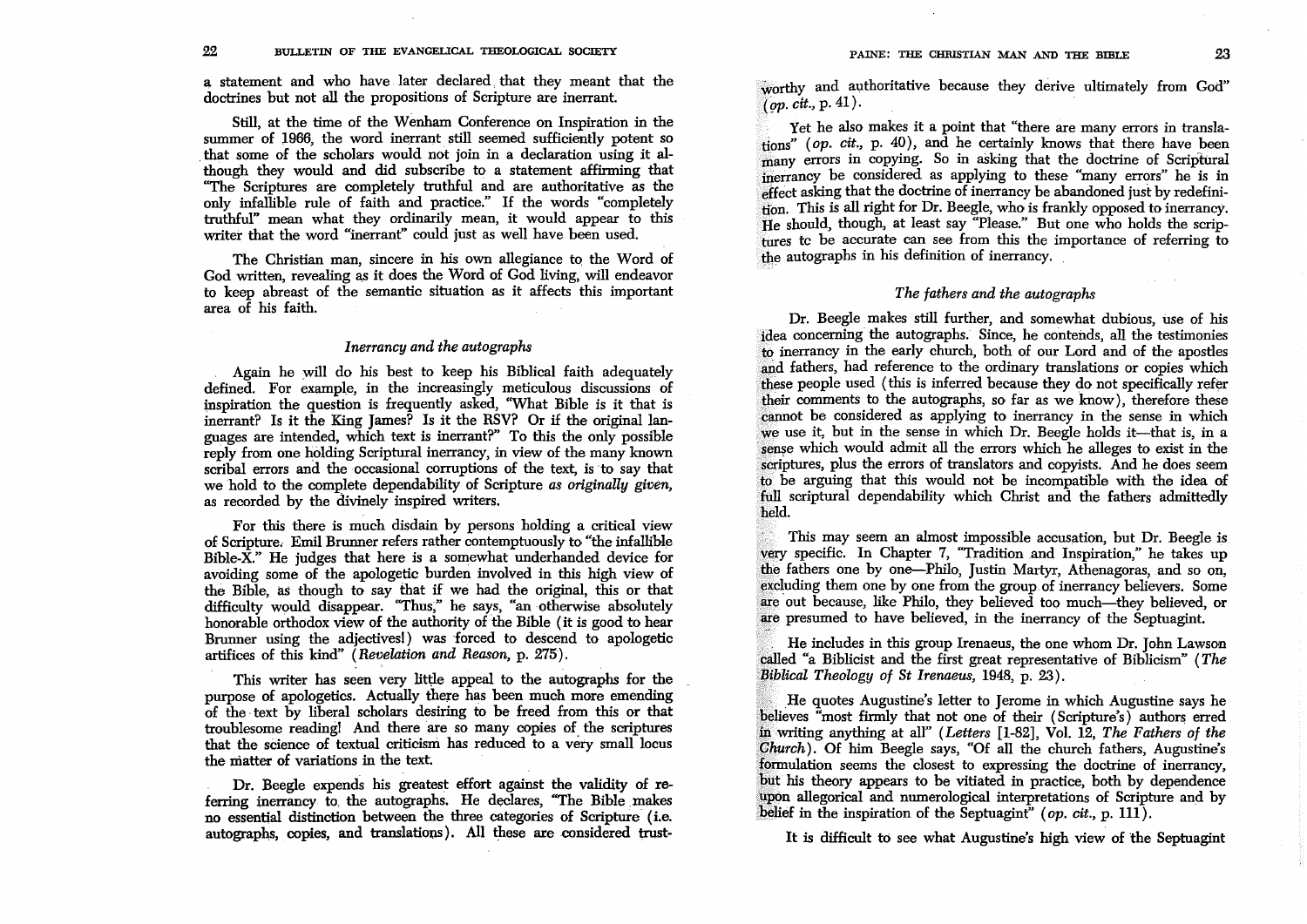and his penchant for allegory and numerology had to do with his belief in the full reliability of Scripture. Surely a man need not himself be inerrant to believe in scriptural inerrancy. Beegle is making this a very restricted club.

. Augustine himself makes it crystal clear that he does not include the work of copyists and translators in his view of inerrancy. For in his letter to Jerome he goes on to say, "If in one of these books I stumble upon something which seems opposed to the truth, I have no hesitation in saying that either my copy was faulty, or that the translator has not fully grasped what was said, or that I myself have not understood.

By chance we have this specific statement from Augustine. It seems to this writer a rather gratuitous assumption that because our Lord and the apostles doubtless used the Septuagint, and because we do not have their specific words referring their statements about Scripture to the originals they must have been talking only about their copies when witnessing to the dependability of Scripture.

That Dr. Beegle himself realizes the precariousness of this argument upon which he has hung so much seems evident from his hesitating remark in the same context, "However the Biblical writers did not express themselves in many technical aspects related to the doctrine of inspiration; therefore there is the genuine problem of trying to determine just how far implications and areas of silence can be elaborated and still be true to the intent of the writers" *(op. cit.,* 41). Exactlyl

Not only in statements about the Bible's authority or accuracy do we refer implicitly to the autographs, though nonexistent. Any discussion of scripture's place in the church or of what it is in itself relates to scripture *as originally recorded.* The very existence of and deference to the well-developed science of textual criticism witnesses to one thingthe importance' which Biblical scholars have from the earliest Christian times attached to ascertaining the original words of scripture. In all branches of philology the search is for the actual words of the author. How much more when that author is believed to have recorded the words of God.

## *Inspired writers* or *inspired Bible?*

The Christian man will also be well advised to give attention to the dichotomy which appears, in the discussion of inspiration, between the "inspiration" of the sacred writers and the "inspiration" of the writings. Following the lead of critical scholarship generally, Dr. Beegle knows only of inspired writers. This involves a turning aside into considerations of *how* God worked, a topic which the Westminster divines felt to be inscrutable. In this vein, he states confidently that inerrant inspiration would have to be verbal dictation. "God could not have given a verbally inerrant Scripture through human channels without dictating the correct information directly to the Biblical writers where they or their sources were in error."

. As a matter of fact, we do not need to choose between inspired writers and an inspired book. Both received divine aid so that there might be a fully dependable result. To be sure, the word "inspired" is an import and not used in Scripture. Peter declares (II Pet. 1:21) that the holy men of God were "borne along" (φερόμενοι) by the Holy Spirit. And Paul writes to Timothy (II Tim. 3:16) concerning the holy scriptures that "all scripture is God-breathed"  $(\vartheta_{\varepsilon}\vartheta_{\varepsilon}\vartheta_{\varepsilon})$ .

The Israelites in Old Testament times, as in the New Testament, thought of Moses and David and Samuel as writers of Scripture. But they also thought of SCripture *as such-of* God's law (the *torah),* his testimonies or witnesses ( *adah, eduth, teudah)* , his statutes ( *choq, chuqqah),* commandments *(dath),* precepts *(mitsvar),* judgments *(din, mishpat),* yes of God's word *(dabar, imrah).* In this connection think of Psalm 119, where inscriptuiation is often clearly in view. And the New Testament writers, not unlike Billy Graham today, many times simply say, "The Scripture saith."

. To focus alone on the writers and the specific degree of divine influence they did or did not receive soon involves us in questions as to who was most and who least "inspired." For instance, Beegle hazards the opinion that Luke did not experience "inspiration of a *different kind*  from that of the Holy Spirit's activity in the hearts and minds of God's servants down through the history of the church" *(op. cit.,* 134).

# *"Rock of Ages" in the Psalms?*

By the same token, these "degrees of inspiration" are referred to the writings. Some of these come to be thought of as more and some as less "inspired." For example, Dr. Beegle, although he finally pays grudging tribute to the canon, wonders why Esther and Song of Solomon and Ecclesiastes were included. Wisdom of Sirach or Ecclesiasticus would have been so much better (op. *cit.,* pp. 92-95). Many of our present day hymns would deserve a place in the Psalter, he feels *(op. cit.,*  p.140).

From all such speculations the Christian man is relieved by simple confidence that "all Scripture is God-breathed, and profitable." God gave it all to us for his good purposes.

The doctrine of the inerrancy of Scripture in the autographs, then, seems to us to be the best formulation that the Christian man can presently find to express the opinion held concerning Scripture by our Lord and the historic church. We do not unchristianize any who do not share this confidence.

But neither do we abandon it because all questions about the Scriptures are not yet clear. Think of the tragedy of persons who may